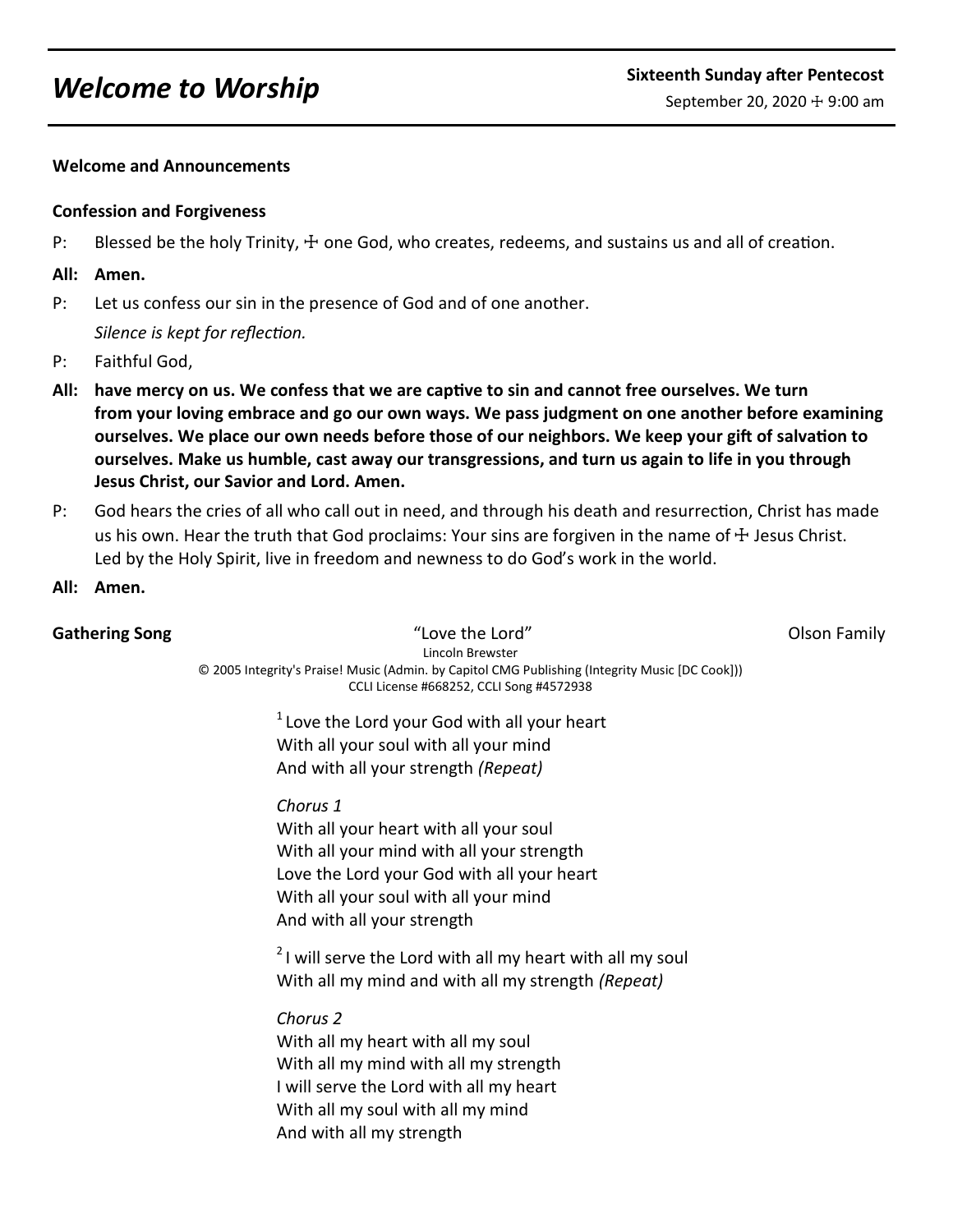*Bridge* I will love You (I will love You) I will praise You (I will praise You) I will serve You (I will serve You) I will trust You Lord (I will trust You)

*Chorus 3* With all my heart with all my soul With all my mind with all my strength *(Repeat)*

I will love You Lord with all my heart With all my soul with all my mind And with all my strength *(Repeat 2X)*

# **Greeting**

P: The grace of our Lord Jesus Christ, the love of God, and the communion of the Holy Spirit be with you all.

# **All: And also with you.**

# **Prayer of the Day**

*Let us pray.*

**Almighty and eternal God, you show perpetual lovingkindness to us your servants. Because we cannot rely on our own abilities, grant us your merciful judgment, and train us to embody the generosity of your Son, Jesus Christ, our Savior and Lord. Amen.**

**Musical Offering National Community Community Community Community Community Community Community Community Community Community Community Community Community Community Community Community Community Community Community Commu** 

Reading **Reading** Sue Ortman **Luke 10:25-37** Sue Ortman **Sue Ortman** 

<sup>25</sup> Just then a lawyer stood up to test Jesus. "Teacher," he said, "what must I do to inherit eternal life?" <sup>26</sup>He said to him, "What is written in the law? What do you read there?" <sup>27</sup>He answered, "You shall love the Lord your God with all your heart, and with all your soul, and with all your strength, and with all your mind; and your neighbor as yourself."  $^{28}$ And he said to him, "You have given the right answer; do this, and you will live." <sup>29</sup>But wanting to justify himself, he asked Jesus, "And who is my neighbor?" <sup>30</sup>Jesus replied, "A man was going down from Jerusalem to Jericho, and fell into the hands of robbers, who stripped him, beat him, and went away, leaving him half dead.  $31$ Now by chance a priest was going down that road; and when he saw him, he passed by on the other side. <sup>32</sup>So likewise a Levite, when he came to the place and saw him, passed by on the other side.  $33$ But a Samaritan while traveling came near him; and when he saw him, he was moved with pity.  $34$ He went to him and bandaged his wounds, having poured oil and wine on them. Then he put him on his own animal, brought him to an inn, and took care of him. <sup>35</sup>The next day he took out two denarii, gave them to the innkeeper, and said, 'Take care of him; and when I come back, I will repay you whatever more you spend.<sup>' 36</sup>Which of these three, do you think, was a neighbor to the man who fell into the hands of the robbers?" <sup>37</sup>He said, "The one who showed him mercy." Jesus said to him, "Go and do likewise."

**Message** "Who is My Neighbor?" Pastor Karna Moskalik

# **Offering**

 *Give by check, text (833-970-0714), online or mobile app — See DONATE on website: www.oslcstillwater.org*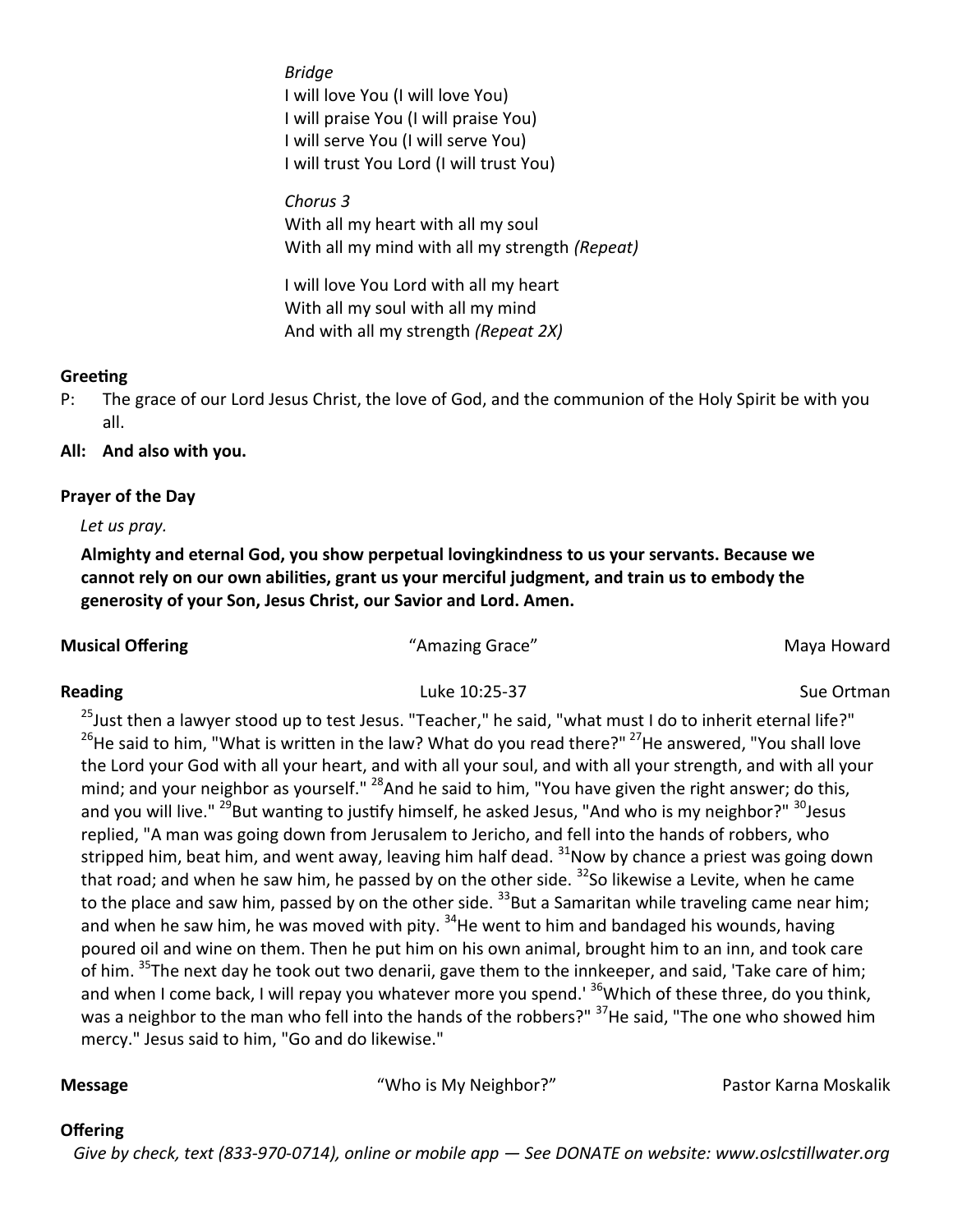**Offering Song** The Song Theory Clesu, Jesu, Fill Us with Your Love" Pastor Keith Lentz *Text: Tom Colvin, 1925-2000, alt. Text © 1969 Hope Publishing Company, Carol Stream, IL 60188. All rights reserved. Reprinted under OneLicense.net #A-713517.*

*Refrain*

Jesu, Jesu, fill us with your love, show us how to serve the neighbors we have from you.

 $1$  Kneels at the feet of his friends, silently washes their feet, master who acts as a slave to them. *Refrain*

 $2$  Neighbors are wealthy and poor, varied in color and race, neighbors are near us and far away. *Refrain*

 $3$ These are the ones we will serve, these are the ones we will love; all these are neighbors to us and you. *Refrain*

 $4$  Kneel at the feet of our friends, silently washing their feet: this is the way we will live with you. *Refrain*

## **Apostles' Creed**

**I believe in God, the Father almighty, creator of heaven and earth.** 

- **I believe in Jesus Christ, God's only Son, our Lord, who was conceived by the Holy Spirit, born of the virgin Mary, suffered under Pontius Pilate, was crucified, died, and was buried; he descended to the dead. On the third day he rose again; he ascended into heaven, he is seated at the right hand of the Father, and he will come to judge the living and the dead.**
- **I believe in the Holy Spirit, the holy catholic church, the communion of saints, the forgiveness of sins, the resurrection of the body, and the life everlasting. Amen.**

**Prayers**

**Words of Institution**

### **Lord's Prayer**

**Our Father, who art in heaven, hallowed be thy name, thy kingdom come, thy will be done, on earth as it is in heaven. Give us this day our daily bread; and forgive us our trespasses, as we forgive those who trespass against us; and lead us not into temptation, but deliver us from evil. For thine is the kingdom, and the power, and the glory, forever and ever. Amen.** 

**Holy Communion**

**Closing Song** The "Lord, Whose Love in Humble Service" Pastor Karna Moskalik *Text: Albert F. Bayly, 1901-1984 Text © 1961 Oxford University Press. All rights reserved. Reprinted under OneLicense.net #A-713517.*

 $1$  Lord, whose love in humble service bore the weight of human need, who upon the cross, forsaken, worked your mercy's perfect deed: we, your servants, bring the worship not of voice alone, but heart; consecrating to your purpose ev'ry gift which you impart.